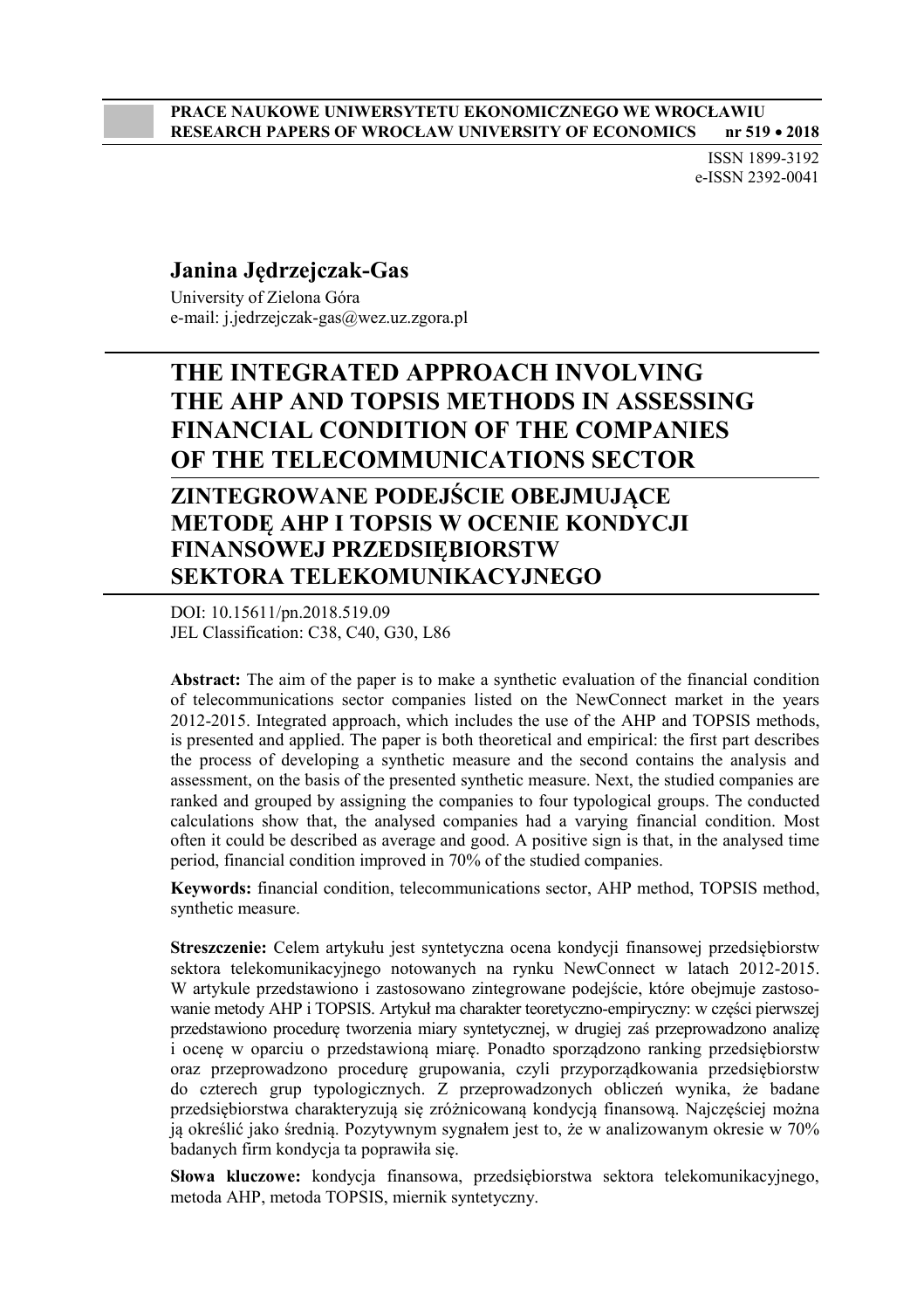#### **1. Introduction**

The analysis of the financial condition of a company is an important element in the assessment of its business activity. It provides important information, especially for its executives (from the standpoint of management), financial institutions such as banks (from the standpoint of creditworthiness assessment) or partners either cooperating or willing to cooperate with the company. In addition, if the company is listed on the capital market, its ratings are of interest to potential investors who decide whether or not they should invest in such a company.

In order to determine the financial condition of a given company, its financial statements are analysed, which include, among other things, the balance sheet, profit and loss account, and cash flow statement. Nevertheless, assessment of financial condition remains complex and multidimensional. It should consider various aspects of the business activity, especially the profitability, liquidity, operational efficiency and debt. Of course, many financial indicators that measure these values can be developed. Individual indicators, however, can give conflicting signals, i.e. some may point to a very good financial situation, while others indicate trouble at the same time. Therefore, when conducting research concerned with financial condition of a company, it is helpful to use multivariate statistical methods that allow for the determination of a synthetic measure, thus replacing the large group of various financial indicators with one aggregate variable.

The concept of developing a synthetic measure came about nearly 50 years ago thanks to Hellwig [1968]. It became a source of inspiration for future generations of statisticians and econometricians, who would go on to make numerous modification attempts and come up with further proposals for methods of linear ordering [Wysocki 2010]. Currently, there is a large group of methods to select, organize and classify objects that are assessed in terms of many criteria. These include: AHP, MACBETH, SMART, the ELECTRE family of methods, PROMETHEE, BIPOLAR and others.

The aim of this article is to make a synthetic evaluation of the financial condition of the telecommunications sector companies listed on the NewConnect market in the years 2012-2015. To achieve this goal, the integrated approach to determining a synthetic measure of the financial condition of the companies, which includes the use of the AHP and TOPSIS methods, was presented and applied.

The paper is both theoretical and empirical, and consists of two parts. The first part describes the process of developing a synthetic measure of the financial condition of companies using the AHP (Analytic Hierarchy Process) and TOPSIS (Technique for Order Preference by Similarity to an Ideal Solution) methods. The other part, meanwhile, is made up of an analysis and assessment of the financial condition of the companies of the telecommunications sector that are listed on the NewConnect market, on the basis of the synthetic measure calculated according to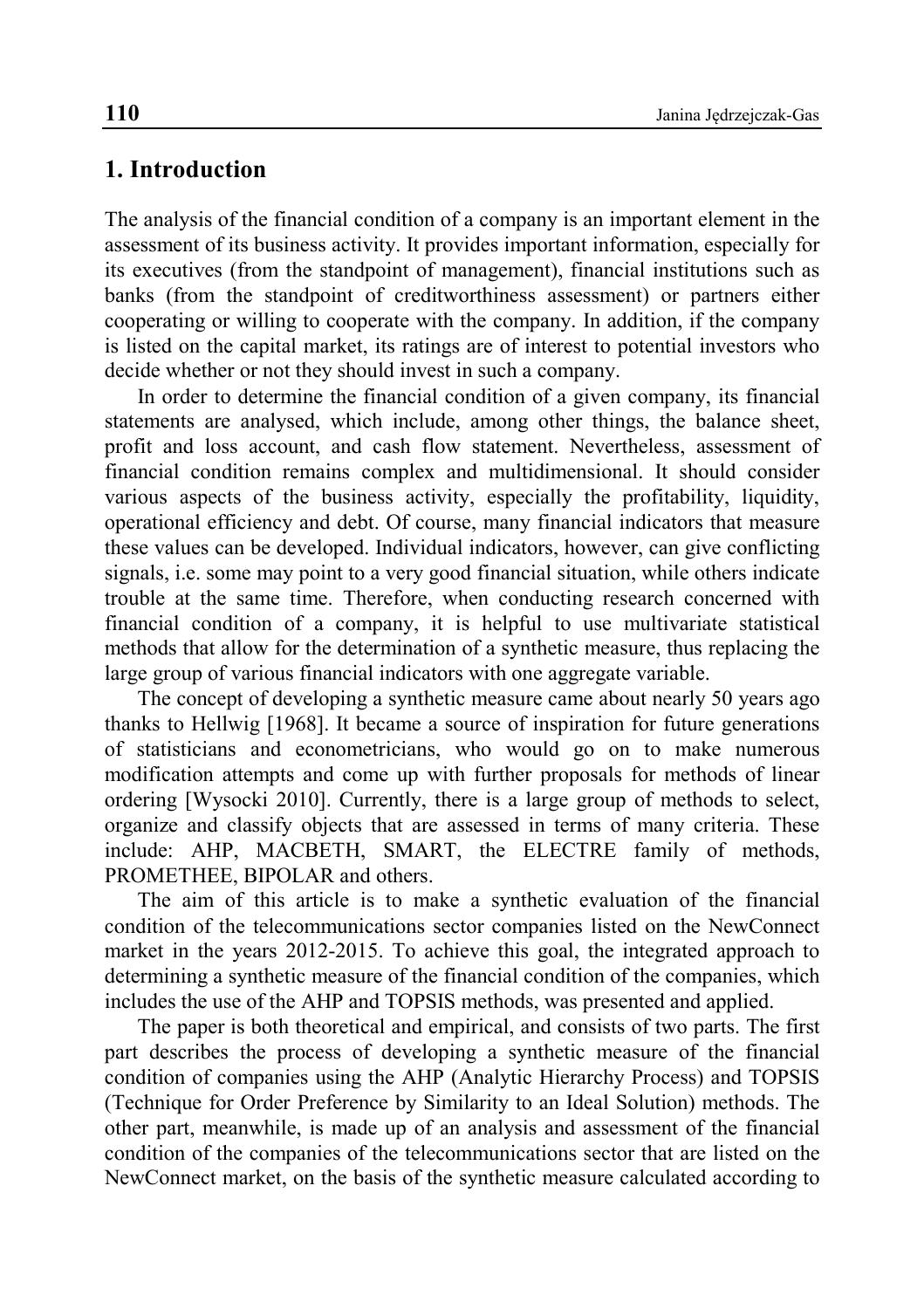the concepts presented in the first part of the article. Furthermore, the studied companies were ranked and the grouping process – i.e. assigning the companies to four typological groups – was implemented.

# **2. Research methodology – an integrated approach to the determination of the synthetic measure of the financial condition of companies involving the use of the AHP and TOPSIS methods**

While defining or trying to solve problems in different fields of science, multicriteria decision problems and methods to solve them are often encountered. The TOPSIS method, which is one of the primary methods of linear ordering of multicriteria objects, is most commonly used to assess the economic efficiency of companies or financial condition of companies [Malinowski 2016; Yadav et al. 2016; Kazan, Ozdemir 2014; Bulgurcu 2012]. However, in this article an approach that combines the AHP and TOPSIS methods, i.e. a combination of a flexible TOPSIS algorithm and a universal mechanism for the selection of the weighting vector originating from the AHP method was applied.

The AHP (Analytic Hierarchy Process) uses expert opinions to establish weight coefficients determining the significance of partial variables (e.g. financial ratios). These coefficients are then used to develop the synthetic measure with the help of the TOPSIS (Technique for Order Preference by Similarity to an Ideal Solution), which is a statistical process leading to linear ordering of objects (companies) described by multiple variables.

In the process of developing the synthetic measure of the financial condition of companies, based on the methods: TOPSIS [Hwang, Yoon 1981; Lai et al. 1994; Wysocki 2010] and AHP [see Saaty 1980; Golden et al. 1989; Saaty 1990; Saaty, Kearns 1991; Saaty 2001; Saaty, Vargas 2001; Saaty 2008], the following stages can be distinguished:

Stage 1: Developing a hierarchical structure of the multi-criteria problem of objects' (companies) assessment;

Stage 2: Determining the significance of the secondary criteria (areas of the financial standing, e.g. financial liquidity, profitability, efficiency, debt) and partial variables (financial ratios) by assigning to them weighting coefficients obtained from the analytic hierarchical process (AHP);

Stage 3: Determination of the synthetic measure *Si* (synthetic measure of financial condition) using the TOPSIS method;

Stage 4: Linear ordering and typological classification of objects according to the synthetic measure.

Stage 1. A hierarchical structure of the multi-criteria problem of objects' (companies) assessment is developed through a decomposition of the problem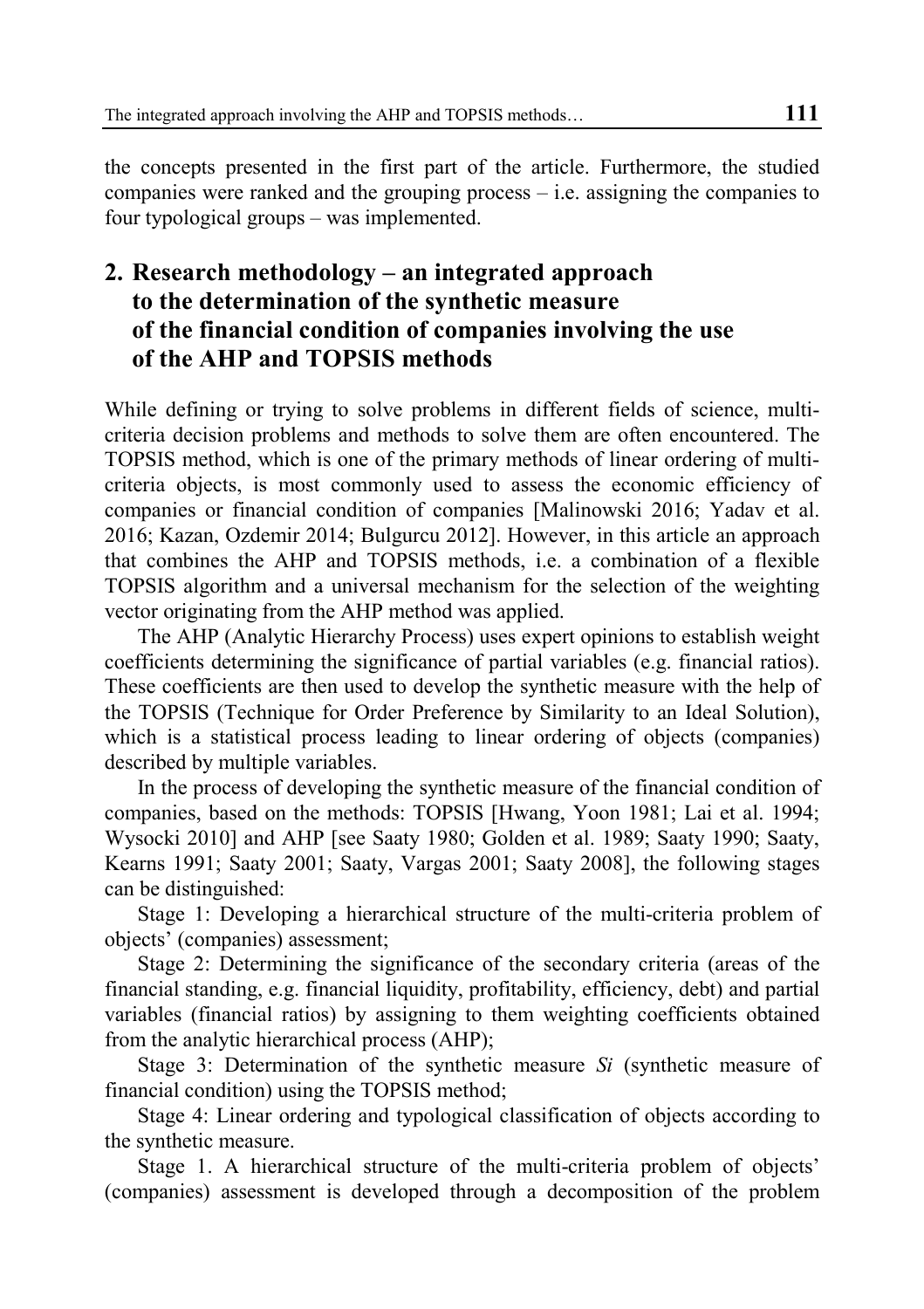under consideration into the following components: the main criterion (financial condition), secondary criteria (areas of the financial standing, e.g. financial liquidity, profitability, efficiency, debt), partial variables (financial ratios) and objects (companies) assessed [see Saaty 1980; Saaty 1990; Saaty 2008].

The main criterion, secondary criteria and partial variables describing the researched objects (companies) are all interrelated. The selection of criteria and variables should be based on substantive and formal, as well as statistical, grounds. In the process of selecting secondary criteria and partial variables, one should pay attention, above all, to their significance from the perspective of the main assessment criterion and the scope of the information available.

Then, the proposed partial variables can be verified using statistical criteria. One can examine whether these variables really characterize and differentiate the assessed objects (companies) in terms of the main criterion (financial condition). To do this, their variation (where weak variation represents small analytical value) and the degree of correlation (strongly correlated variables carry similar information) can be tested.

In studying variation, the variation coefficient can be used. It is generally assumed that from the set of possible variables eliminated should be those whose variation coefficient is smaller than the arbitrarily predetermined, critical threshold value of this coefficient, namely 10%. To study the degree of correlation, the analysis of the matrix of Pearson's correlation coefficients can be conducted [Zeliaś 2000]. In the case of a high-value coefficient (where the threshold level is usually assumed to be  $r^* = 0.7$ , one of the variables should be eliminated. The removal of a variable should be decided upon substantive criteria.

Statistical data regarding partial variables selected for further research can be presented as a data matrix X  $[m \times p_i]$ , where the rows represent the studied objects (companies) and columns represent partial variables (financial ratios) within individual criteria  $w_i$  ( $j = 1, ..., n$ ;  $p_1 + p_2 + ... + p_n = P$ ) and  $x_{ik}$  is the value of *k*-partial variable on the *i*-object).

Stage 2. The vector of weights for the secondary criteria (areas of the financial standing, e.g. financial liquidity, profitability, efficiency, debt)  $W = (w_1, w_2, ..., w_n)$ and partial variables (financial ratios)  $W_j = (w_{j1}, w_{j2},..., w_{jp_j})$   $(j = 1, 2, ..., n; k = 1,$ 2,  $\ldots$ ,  $p_i$ ) can be obtained through the Analytic Hierarchy Process [Saaty, Kearns 1991; Saaty 2001; Saaty 2008]. This method comprises the following steps:

Step 1. Pairwise comparison of the secondary criteria (areas of the financial standing, e.g. financial liquidity, profitability, efficiency, debt) in relation to the main assessment criterion (financial condition of the company).

Comparisons are made in pairs, in terms of the significance of the secondary criteria related to a given main criterion using e.g. Saaty's nine-point scale. The results of comparisons are presented in the form of the so-called square matrix of pairwise comparisons  $(n \times n)$  A =  $[a_{ij}]$ . It contains the assessment indicating the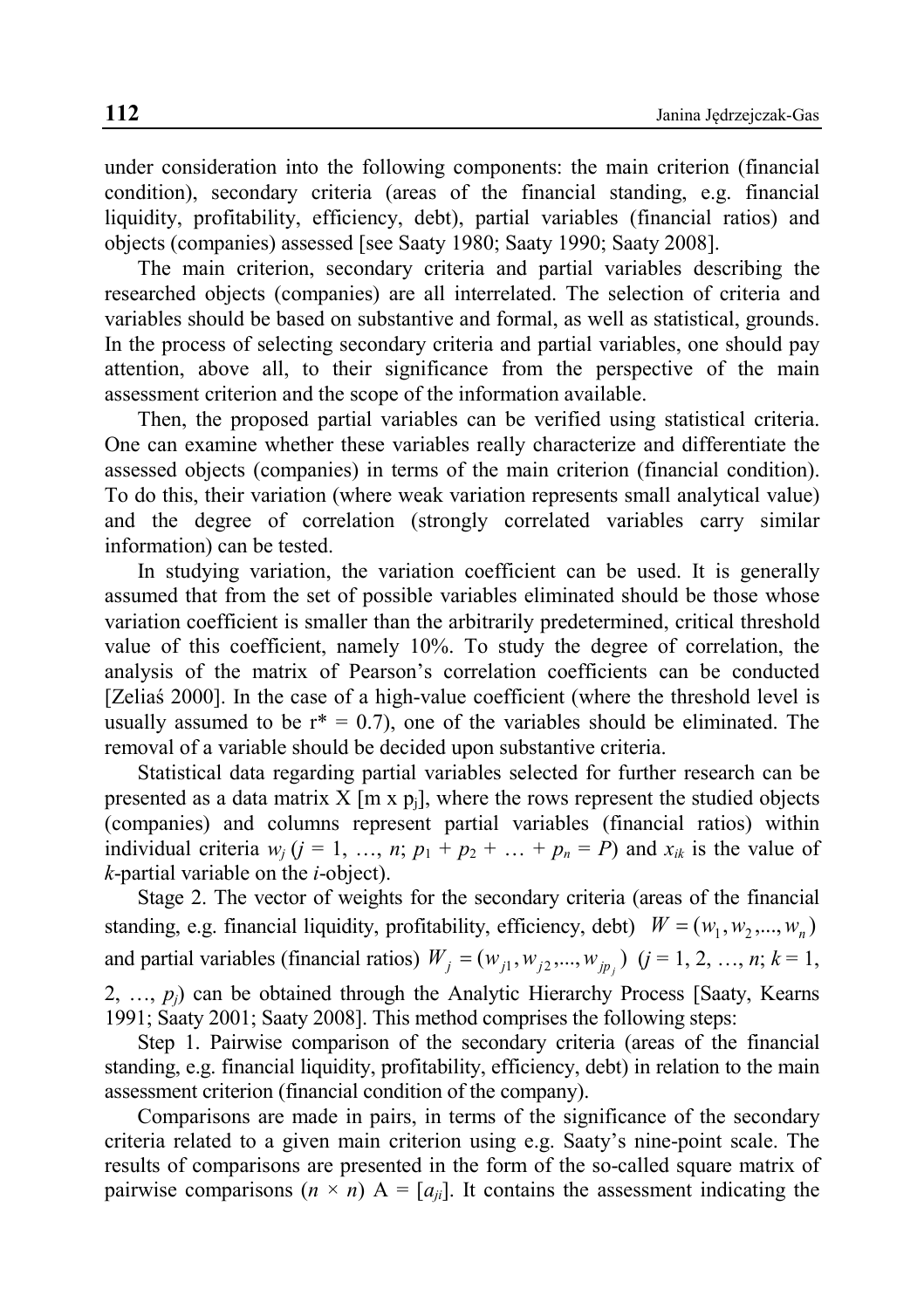impact of the elements on the left side of the matrix on the elements located on top of it. Within this matrix,  $n(n-1)/2$  pairwise comparisons are made:

$$
A = [a_{ji}] = \begin{bmatrix} 1 & a_{12} & \dots & a_{1n} \\ 1/a_{12} & 1 & \dots & a_{2n} \\ \dots & \dots & \dots & \dots \\ 1/a_{1n} & 1/a_{2n} & \dots & 1 \end{bmatrix}.
$$

Step 2. Calculating weight coefficients for the secondary criteria.

One needs to multiply the elements in each row of the comparisons matrix and calculate the root whose degree is equal to the number of the elements in the row. The obtained numbers are then standardized to units by dividing each of them by their sum. The resulting values represent the vector of the weights of the secondary criteria.

Step 3. Pairwise comparison of partial variables (financial ratios) in relation to the secondary criterion (areas of the financial standing, e.g. financial liquidity, profitability, efficiency, debt).

Proceeds as described in Step 1.

Step 4. Calculating local weighting coefficients for partial variables (financial ratios).

Local weights determine the relative importance of the variables within a given secondary criterion. The sum of the local weights within each secondary criterion is 1. The structuring of the local weights for partial variables proceeds as described in Step 2.

Step 5. Calculating global values of weighting coefficients for partial variables (financial ratios).

Global weights of partial variables represent the importance of the characteristics in relation to the main criterion. The sum of all global weights for partial variables is 1. They are calculated by multiplying the local weighting coefficients for the variables by the weighting coefficients for the partial variables. As a result, the  $w_{ik}$ values are assumed to be the weights for the partial variables and they are presented the vector  $W_j = (w_{j1}, w_{j2},..., w_{jp_j})$   $(j = 1, 2, ..., n; k = 1, 2, ..., p_j)$ .

Stage 3. Determination of the synthetic measure  $S_i$  (synthetic measure of financial condition) using the TOPSIS method [Hwang, Yoon 1981; Lai et al. 1994; Wysocki 2010].

The calculation process proceeds according to the following steps:

Step 1. Identification of the nature of the partial variables (financial ratios).

Due to their impact on the main criterion (financial condition), partial variables (financial ratios) should be divided into stimulants, destimulants and nominants. Stimulants are the variables whose increase in value means a positive situation for the phenomenon. Destimulants are the variables showing the opposite effect, i.e., their increase in value means a negative state. Nominants are the variables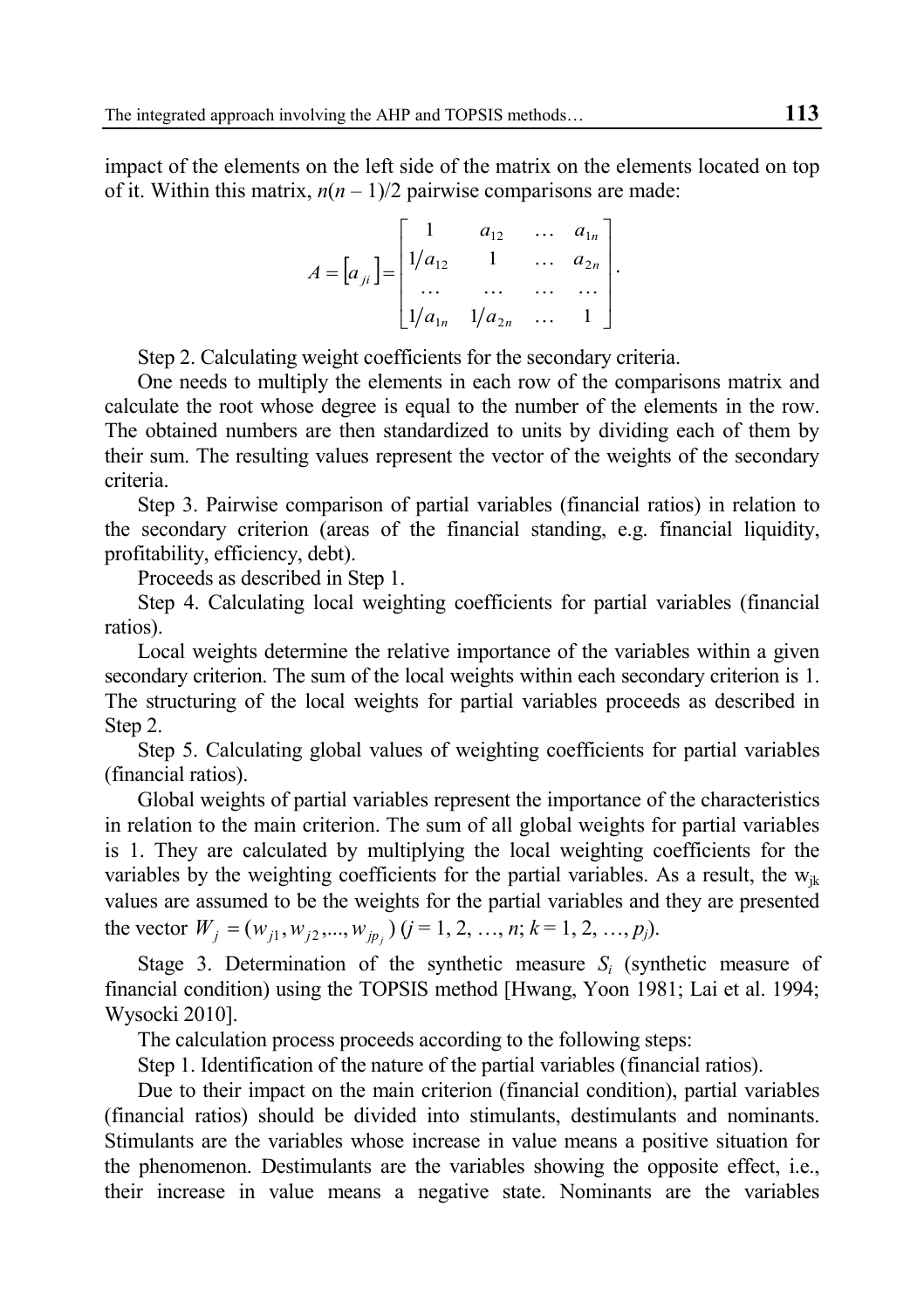characterized by a certain optimum level, from which any deviation – increase or decrease – is a negative state. If there are destimulants and nominants in a set of variables, they have to be converted into stimulants. It is from the many transformations proposed in the literature [Kolenda 2006; Walesiak 2006] that the following ones will be applied in this study:

for destimulants:

$$
x_{ik}^S = -x_{ik},\tag{1}
$$

where:  $x_{ik}^S$  – the value of the *k*-partial variable (financial ratio) in the *i*-object (company) converted into a stimulant,

 $x_{ik}$  – the value of the *k*-partial variable (financial ratio) in the *i*-object (company),

$$
k = 1, 2, 3, \ldots, p_j
$$
—the number of ratios,  
 $i = 1, 2, 3, \ldots, m$ —the number of the ratio observations (number of  
companies).

for nominants:

$$
x_{ik}^{S} = 0 \qquad \text{when } x_{k,nom,D} \le x_{ik} \le x_{k,nom,G}
$$
  
\n
$$
x_{ik}^{S} = x_{k,nom,G} - x_{ik} \qquad \text{when } x_{ik} > x_{k,nom,G}
$$
  
\n
$$
x_{ik}^{S} = x_{ik} - x_{k,nom,D} \qquad \text{when } x_{ik} < x_{k,nom,D}
$$
 (2)

where:  $x_{k,nom,D}$  – lower value of the nominal range of the k-partial variable (financial ratio),

 $x_{k,nom,G}$  – upper value of the nominal range of the k-partial variable (financial ratio).

Step 2. Developing a standardized data matrix.

The partial variables, which are aggregated to a synthetic variable must be mutually comparable. In general, variables are expressed in different units (e.g. PLN, %), which prevents from their direct aggregation. Therefore, the next step is the process of standardization.

In the literature, different standardization processes are described (e.g. standardization, quotient mapping). In this study one of the most frequently used methods of unitarization was applied, using the following formula [Strahl 1998]:

$$
z_{ik} = \frac{(x_{ik} - \min x_i)}{(\max x_i - \min x_i)},
$$
\n(3)

where:  $z_{ik}$  – the standardized values of the *k*-partial variable (financial ratio) in the *i*-object (company),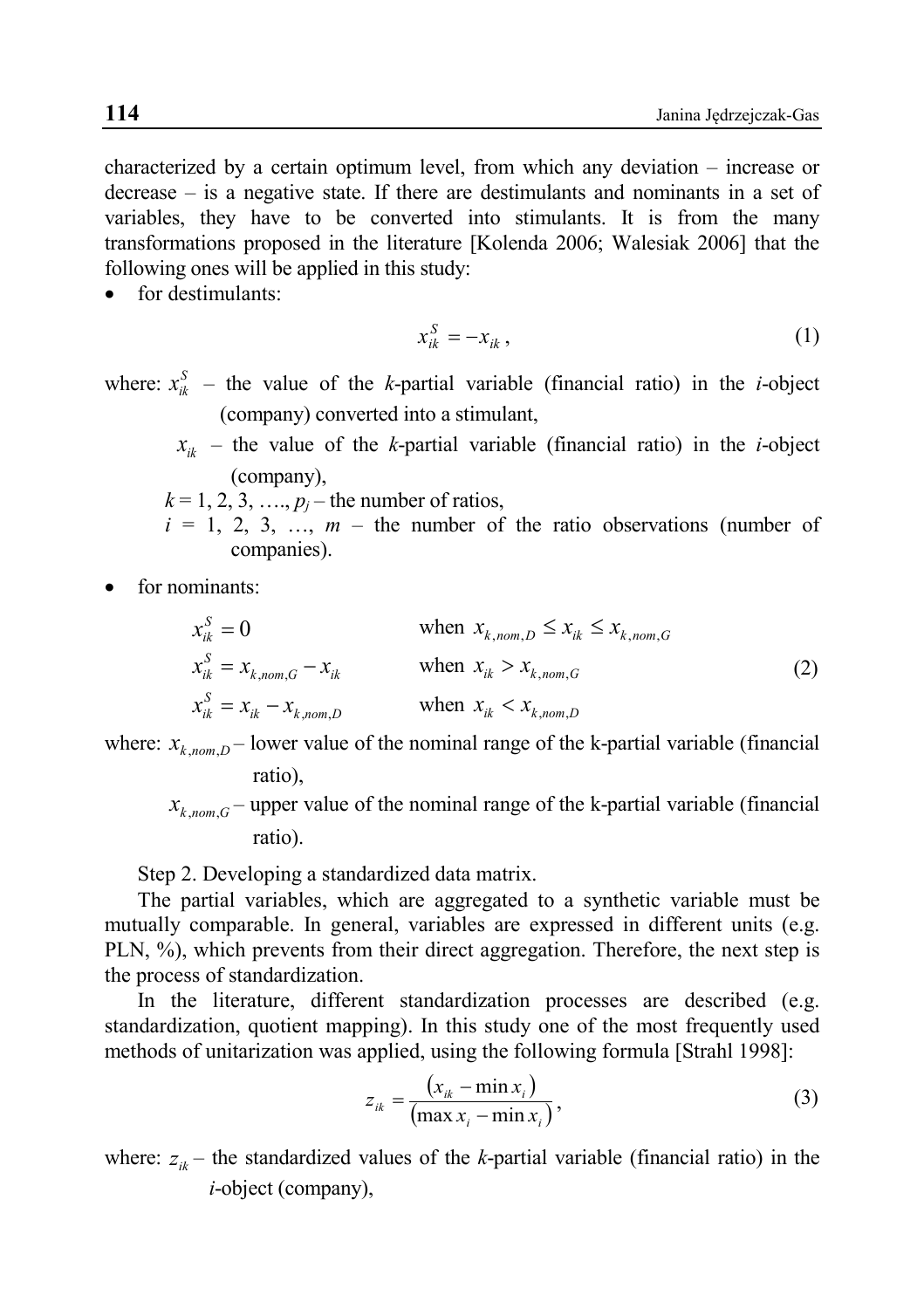- $x_{ik}$  the empirical value of the *k*-partial variable (financial ratio) in the *i*-object (company),
- $\min x_i$  the minimum value of the *k*-partial variable (financial ratio),
- $max x_i$  the maximum value of the *k*-partial variable (financial ratio).

Step 3. Accounting for the weights assigned to individual variables.

$$
v_{ik} = w_{jk} \times z_{ik} \quad (I = 1, ..., n; k = 1, ..., p_j). \tag{4}
$$

Step 4. Determining the vector of an ideal  $(A+)$  and anti-ideal  $(A-)$  solution

$$
A^+ = \left[v_1^+, v_2^+, ..., v_n^+\right], \left(v_j^+ = \max_i v_{ik}\right) \quad A^- = \left[v_1^-, v_2^-, ..., v_n^-\right], \left(v_j^- = \min_i v_{ik}\right).
$$
 (5)

Step 5. Calculating Euclidean distances of the studied objects from the ideal and anti-ideal solution.

$$
d_i^+ = \sqrt{\sum_{k=1}^P (v_{ik} - v_k^+)^2}, \qquad d_i^- = \sqrt{\sum_{k=1}^P (v_{ik} - v_k^+)^2}.
$$
 (6)

Step 6. Developing the ranking coefficient that determines the similarity of objects to the ideal solution.

$$
S_i = \frac{d_i^-}{d_i^+ + d_i^-} \quad i = 1, ..., m \,.
$$
 (7)

A company that obtains the highest  $S_i$  value is considered to be the best within the given decision-making problem.

Stage 4. Linear ordering and typological classification of companies according to the synthetic measure, following the rules described below [see: Wysocki 2010]:

- Group I (very good financial condition):  $S_i \ge \overline{S}_i + S_{\overline{S}_i}$ ;
- Group II (good financial condition):  $\overline{S}_i + S_s > S_i \ge \overline{S}_i$ ;
- Group III (average financial condition):  $\overline{S}_i > S_i \ge \overline{S}_i S_{\overline{S}_i}$ ;
- Group IV (weak financial condition):  $S_i < \overline{S}_i S_{\overline{S}_i}$ ,

where  $\overline{S}_i$  is the arithmetic average of the value of the synthetic variable  $S_{\rm s}$  and is standard deviation.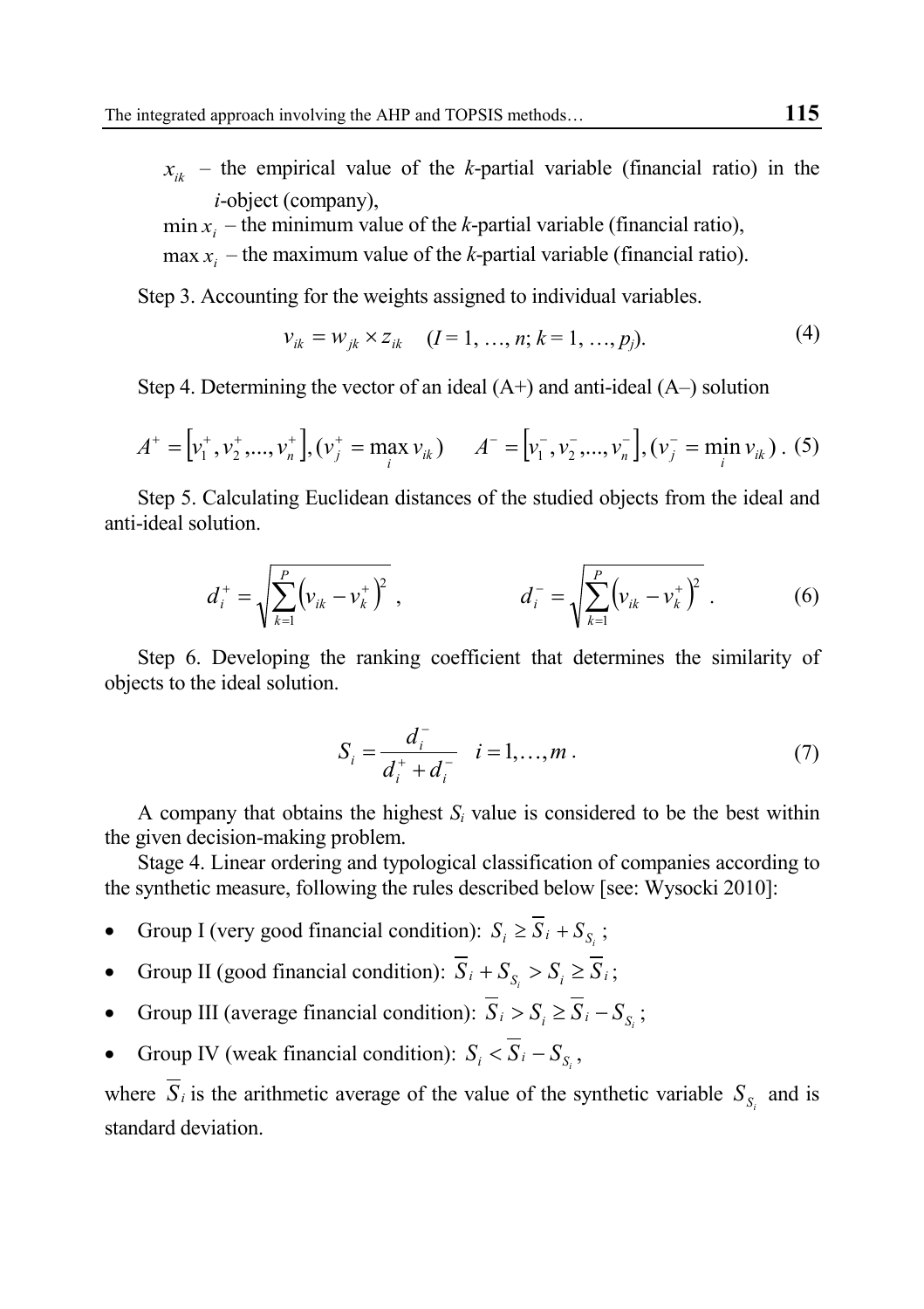# **3. The application of the AHP and TOPSIS methods in the study of the financial condition of the companies of the telecommunications sector**

As proposed in this paper, the integrated approach to the determination of the synthetic measure of the financial condition of enterprises, which includes the use of the methods AHP and TOPSIS, was used to assess the financial condition of the companies of the telecommunications sector.

The research included all the companies of the telecommunications sector whose shares were listed on the NewConnect market at the beginning of July 2016. This group comprised [1](#page-7-0)0 entities<sup>1</sup>. The research time period were the years 2012-2015.

NewConnect has been present in Poland since 2007. It is a market organized and managed by the Stock Exchange in Warsaw outside the regulated market. NewConnect is a financing and marketing platform for the small and medium-sized enterprises. It is a market for companies with a short history of development – often niche, modern, with high-growth potential, seeking to raise capital for investments in new technologies.

| The financial condition of the companies of the telecommunications sector | Main assessment<br>criterion |                                            |                               |                                                            |
|---------------------------------------------------------------------------|------------------------------|--------------------------------------------|-------------------------------|------------------------------------------------------------|
|                                                                           |                              |                                            |                               |                                                            |
| Financial<br>liquidity                                                    | Profitability                | Efficiency                                 | Debt                          | Secondary criteria<br>(areas of the<br>financial standing) |
|                                                                           |                              |                                            |                               |                                                            |
| Current ratio<br>(CR)                                                     | Return on sales<br>(ROS)     | Total assets turnover<br>ratio (TATR)      | Debt ratio (DR)               |                                                            |
| Quick ratio (QR)                                                          | Return on assets<br>(ROA)    | Current assets<br>turnover ratio (CATR)    | Debt structure ratio<br>(DSR) |                                                            |
|                                                                           | Return on equity<br>(ROE)    | Inventory turnover<br>ratio (ITR)          | Long-term debt<br>ratio (LDR) | Partial variables                                          |
|                                                                           |                              | Trade receivables<br>turnover ratio (TRTR) |                               | (financial ratios)                                         |
|                                                                           |                              | Trade payables<br>turnover ratio (TPTR)    |                               |                                                            |
|                                                                           |                              | Cash conversion<br>cycle (CCC)             |                               |                                                            |
|                                                                           |                              |                                            |                               |                                                            |
| AIT<br>ECL                                                                | Objects<br>(companies)       |                                            |                               |                                                            |

**Fig. 1.** The hierarchical structure of the problem of financial condition assessment for the companies studied

Source: own study.

<span id="page-7-0"></span><sup>&</sup>lt;sup>1</sup> Aiton Caldwell (AIT), easyCALL.pl (ECL), Eurosystem (ERS), Internet Union (IUS), Korbank (KOR), Marsoft (MAR), Open-Net (OPE), Telegam (TLG), SferaNet (SFN), Telestrada (TLS).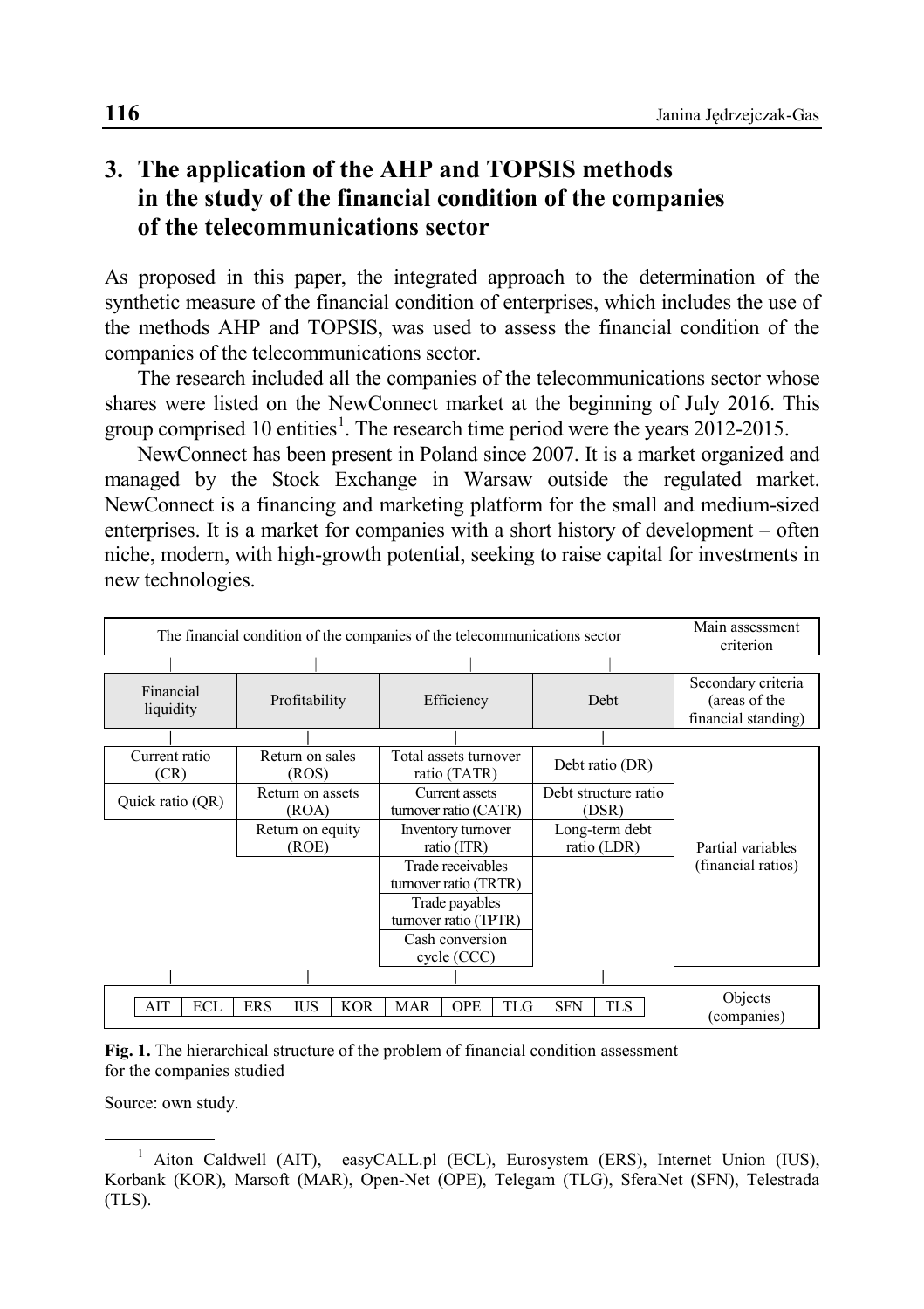At the first stage, the hierarchical structure of the problem of assessing the financial condition of the researched companies was developed. Based on substantive reasons, 4 secondary criteria (areas of the financial standing) and 14 partial variables (financial ratios)<sup>[2](#page-8-0)</sup> were determined for assessing the financial condition of the enterprises (see: [Sierpińska, Jachna 2011]; [Wędzki 2015] (Fig. 1)).

Table 1 shows how the partial variables (financial ratios) were calculated.

| The area of                  | Current ratio (CR)                 | current assets / current liabilities                               |  |  |  |
|------------------------------|------------------------------------|--------------------------------------------------------------------|--|--|--|
| the financial                | Quick ratio (QR)                   | (current assets - stocks - short-term inter-period                 |  |  |  |
| liquidity                    |                                    | settlements) / current liabilities                                 |  |  |  |
| The area of<br>profitability | Return on sales (ROS)              | (net profit (loss) / sales revenue) $\times$ 100%                  |  |  |  |
|                              | Return on assets (ROA)             | (net profit (loss) / <u>average</u> total assets) $\times$ 100%    |  |  |  |
|                              | Return on equity (ROE)             | (net profit (loss) / <u>average equity capital</u> ) $\times$ 100% |  |  |  |
|                              | Total assets turnover ratio (TATR) | total revenue / average total assets                               |  |  |  |
| The area of<br>efficiency    | Current assets turnover ratio      | total revenue / average current assets                             |  |  |  |
|                              | (CATR)                             |                                                                    |  |  |  |
|                              | Inventory turnover ratio (ITR)     | (average stocks / sales revenue) $\times$ 365                      |  |  |  |
|                              | Trade receivables turnover ratio   | (average receivables from deliveries and services                  |  |  |  |
|                              | (TRTR)                             | $\frac{1}{3}$ sales revenue) $\times$ 365                          |  |  |  |
|                              | Trade payables turnover ratio      | (average liabilities from deliveries and services /                |  |  |  |
|                              | (TPTR)                             | sales revenue) $\times$ 365                                        |  |  |  |
|                              |                                    | $((average stocks + average receives the form)$                    |  |  |  |
|                              | Cash conversion cycle (CCC)        | deliveries and services – average liabilities from                 |  |  |  |
|                              |                                    | deliveries and services) / sales revenue) $\times$ 365             |  |  |  |
| The area of<br>debt          | Debt ratio (DR)                    | total liabilities / total assets                                   |  |  |  |
|                              | Debt structure ratio (DSR)         | long-term liabilities / total liabilities                          |  |  |  |
|                              | Long-term debt ratio (LDR)         | long-term liabilities / equity capitals                            |  |  |  |

**Table 1.** Partial variables (financial ratios)

Source: own study based on [Sierpińska, Jachna 2011; Wędzki 2015].

Then, using statistical criteria, the 14 partial variables (financial ratios) were verified. In order to so, variation coefficients were calculated and the matrix of Pearson's correlation coefficients was analysed. Next, by doing the appropriate calculations, it was found that:

- all the partial variables show sufficient variability (variation coefficients reach values greater than the arbitrarily set  $\varepsilon = 0.1$ ),
- the following variables are strongly correlated with each other: CR and QR, ROE and ROA, ROE and ROS.

So QR and ROE were eliminated from the set of variables. The studied set was thus limited to 12 partial variables.

The next, namely second, stage was to determine the significance of the partial variables by assigning to them weighting coefficients (or simply weights). In many

<span id="page-8-0"></span><sup>&</sup>lt;sup>2</sup> The selection criteria were the significance of the ratios and the scope of the available statistical data.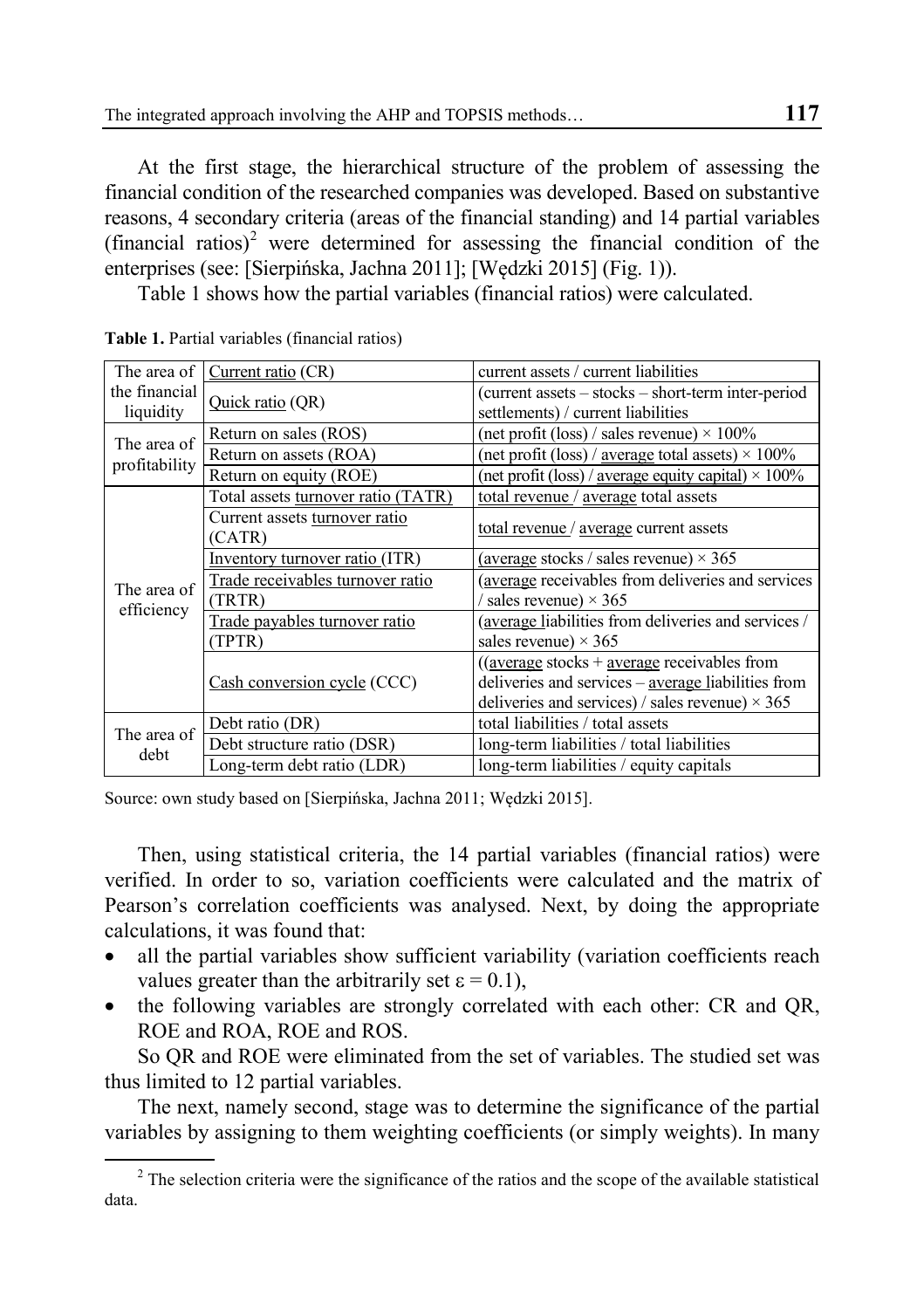studies, authors propose to recognize all partial variables as equally significant and assign them the same weight. One may also come across an approach according to which the vector of the partial variables' weights is determined subjectively. In the present study, however, it was assumed that a better solution would be to variate the significance of individual variables by assigning them different weights determined using the AHP method based on Saaty's suggestion. Experts played an important role at this stage – a bank employee with many years of experience in assessing the creditworthiness of companies, the chief accountant of the company belonging to the SME sector and a financial analyst. Together they made a pairwise assessment – first identifying secondary criteria (areas of the financial standing) and then – the partial variables (financial ratios) contained within each of them.

The resulting vector of the weight coefficients for partial variables was used in the process of determining the synthetic measure with the use of the TOPSIS method (Stage 3).

The third stage is where the nature of the partial variables – 6 stimulants (ROS, ROA, TATR, CATR, TPTR, DSR), 3 nominants (CR, DR, LDR) and 3 destimulants  $(ITR, TRTR, CCC)$  – was determined. Using the formulas  $(1)$  and  $(2)$ , the nominants (the value recommended in the literature as optimal: CR 1,2-2,0, DR 0,57-0,67, LDR 0,5-1,0) and destimulants were converted into stimulants, and then using formula (3) they were standardized. The standardized partial variables were then multiplied by the weights according to formula (4). Based on this, standard and anti-standard values were established according to formula (5) and the distance of the studied companies from these values was calculated with formula (6). The calculated distances were used to determine the value of the synthetic variable according to formula (7).

Table 2 shows the linear ordering of the studied companies by the decreasing value of the synthetic measure (Step 4).

|            | 2012  |                               | 2013  |                               | 2014  |                            | 2015  |                               | 2012-2015 |                            |
|------------|-------|-------------------------------|-------|-------------------------------|-------|----------------------------|-------|-------------------------------|-----------|----------------------------|
|            | $S_i$ | Position<br>in the<br>ranking | $S_i$ | Position<br>in the<br>ranking | $S_i$ | Position in<br>the ranking | $S_i$ | Position<br>in the<br>ranking | $S_i$     | Position in<br>the ranking |
| AIT        | 0.421 | 8                             | 0.447 | 8                             | 0.582 | 4                          | 0.582 | 7                             | 0.508     | 8                          |
| <b>ECL</b> | 0.580 | 5                             | 0.493 | 5                             | 0.506 | 7                          | 0.513 | 8                             | 0.523     | 7                          |
| <b>ERS</b> | 0.669 | 3                             | 0.482 | 6                             | 0.430 | 10                         | 0.114 | 10                            | 0.423     | 10                         |
| <b>IUS</b> | 0.573 | 6                             | 0.616 | $\overline{c}$                | 0.737 |                            | 0.786 | $\overline{c}$                | 0.678     | $\overline{2}$             |
| <b>KOR</b> | 0.701 | $\overline{c}$                | 0.624 |                               | 0.703 | 3                          | 0.746 | 3                             | 0.694     |                            |
| <b>MAR</b> | 0.627 | 4                             | 0.385 | 9                             | 0.474 | 8                          | 0.694 | 4                             | 0.545     | 4                          |
| <b>OPE</b> | 0.358 | 10                            | 0.574 | $\mathcal{F}$                 | 0.720 | $\overline{c}$             | 0.457 | 9                             | 0.527     | 6                          |
| <b>TLG</b> | 0.411 | 9                             | 0.479 | 7                             | 0.465 | 9                          | 0.584 | 6                             | 0.485     | 9                          |
| <b>SFN</b> | 0.804 |                               | 0.545 | 4                             | 0.567 | 6                          | 0.629 | 5                             | 0.636     | 3                          |
| <b>TLS</b> | 0.505 | $\overline{7}$                | 0.255 | 10                            | 0.579 | 5                          | 0.811 |                               | 0.538     | $\overline{\phantom{0}}$   |

**Table 2.** The ranking of the companies of the telecommunications sector as listed on the NewConnect market

Source: own study.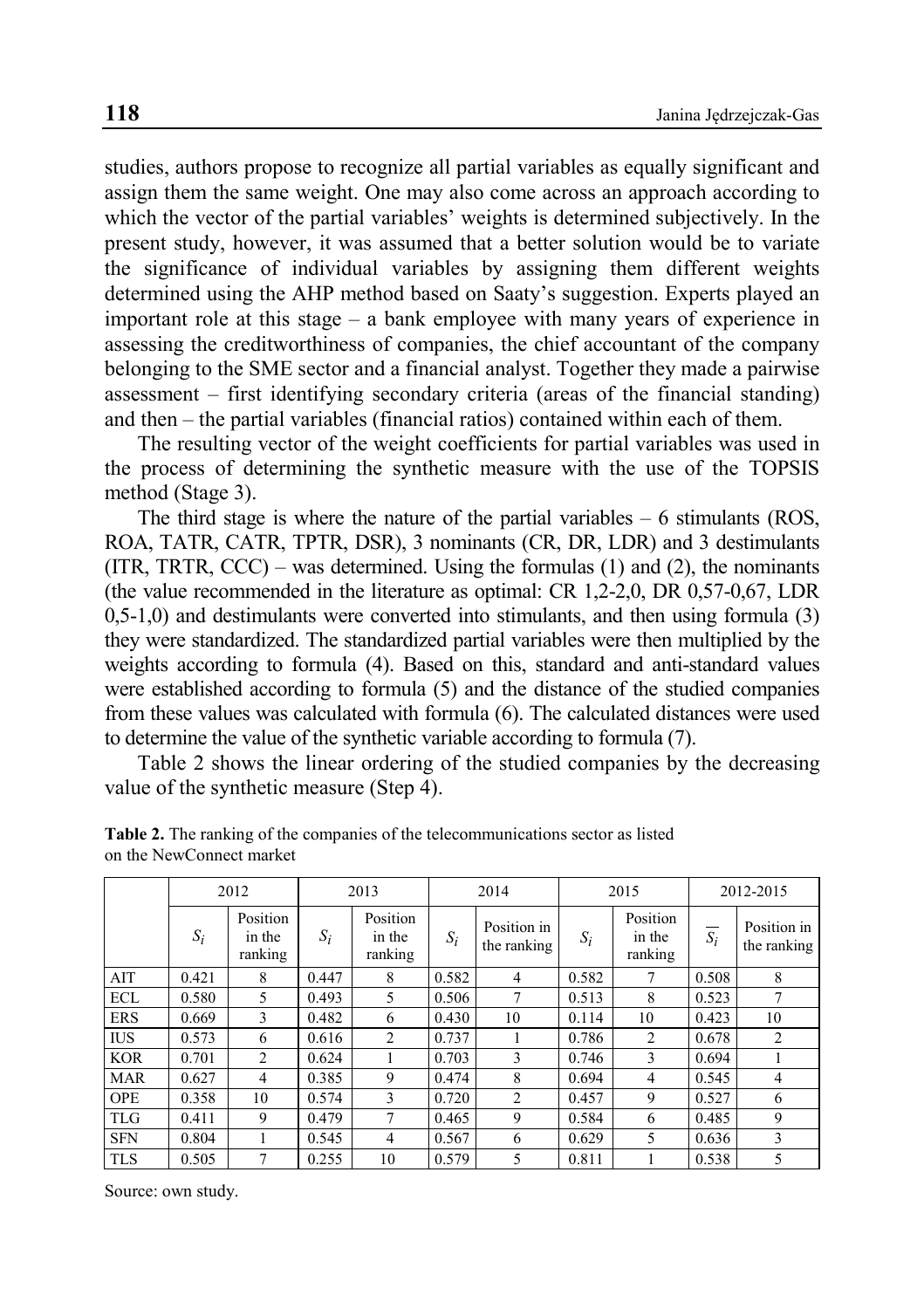The study shows that in each year of the indicated time period, the financial condition of the studied companies changed, as reflected by the synthetic measure and the position of the companies in the ranking. No company in the ranking held the same position in all the years analysed. It can be considered that for three of the companies (ECL, KOR, TLG), the change in the ranking positions was not particularly substantial (i.e. by 1-3 places). Five companies (AIT, IUS, MAR, SFN, TLS), however, changed their position significantly – by 4-6 places, whereas in the case of two companies a change of up to 8 spots was observed (ERS, OPE).

In the analysed period, KOR and IUS had the best financial condition, while ERS and TLG had the worst. In seven enterprises, financial condition improved (synthetic measure increased), while in three cases it got worse (synthetic measure deceased). The biggest positive changes in financial condition were reported for TLS – in 2013, the company had the synthetic measure value of barely  $0.255$  ( $10<sup>th</sup>$  position in the ranking), only to achieve  $0.579$  ( $5<sup>th</sup>$  position) in 2014 and then up to 0.811  $(1<sup>st</sup> position)$  in 2015. The biggest negative changes in the financial condition, on the other hand, were observed for ERS (0.555 drop in synthetic measure value – down from  $3<sup>rd</sup>$  to the  $10<sup>th</sup>$  position).

The results of the linear ordering subsequently formed the basis for dividing the studied companies into uniform and differing groups from the standpoint of their respective financial condition (Table 3).

| Group | Financial<br>condition | 2012                       | 2013                    | 2014                    | 2015                  | 2013-2015                  |
|-------|------------------------|----------------------------|-------------------------|-------------------------|-----------------------|----------------------------|
|       | Very<br>good           | <b>SFN</b>                 | <b>IUS, KOR</b>         | IUS, KOR,<br><b>OPE</b> | <b>TLS</b>            | <b>IUS, KOR</b>            |
|       | Good                   | ECL, ERS, IUS,<br>KOR, MAR | ECL, OPE,<br><b>SFN</b> | AIT, TLS                | IUS, KOR,<br>MAR, SFN | OPE, SFN                   |
|       | Average                | AIT, TLS                   | AIT, ERS,<br>MAR, TLG   | ECL, MAR,<br>TLG, SFN   | AIT, ECL,<br>OPE, TLG | AIT, ECL, MAR,<br>TLG, TLS |
|       | Weak                   | OPE, TLG                   | <b>TLS</b>              | <b>ERS</b>              | <b>ERS</b>            | <b>ERS</b>                 |

**Table 3.** Classification of the studied companies into groups based on their financial condition

Source: own study.

In 2012, the most popular group was Group 2 (good financial condition), in 2013-2014 – Group 3 (average financial condition), in 2015 – Group 2 and 3. The least popular group, in 2012 was Group 1 (very good financial condition), in 2013- -2014 – Group 4 (weak financial condition), in 2015 – Group 1 and 4.

An interesting case is TLS who, in 2013, was in the group characterized by weak financial condition, moving up to the group of good financial condition in 2014, and achieving very good financial condition in 2015.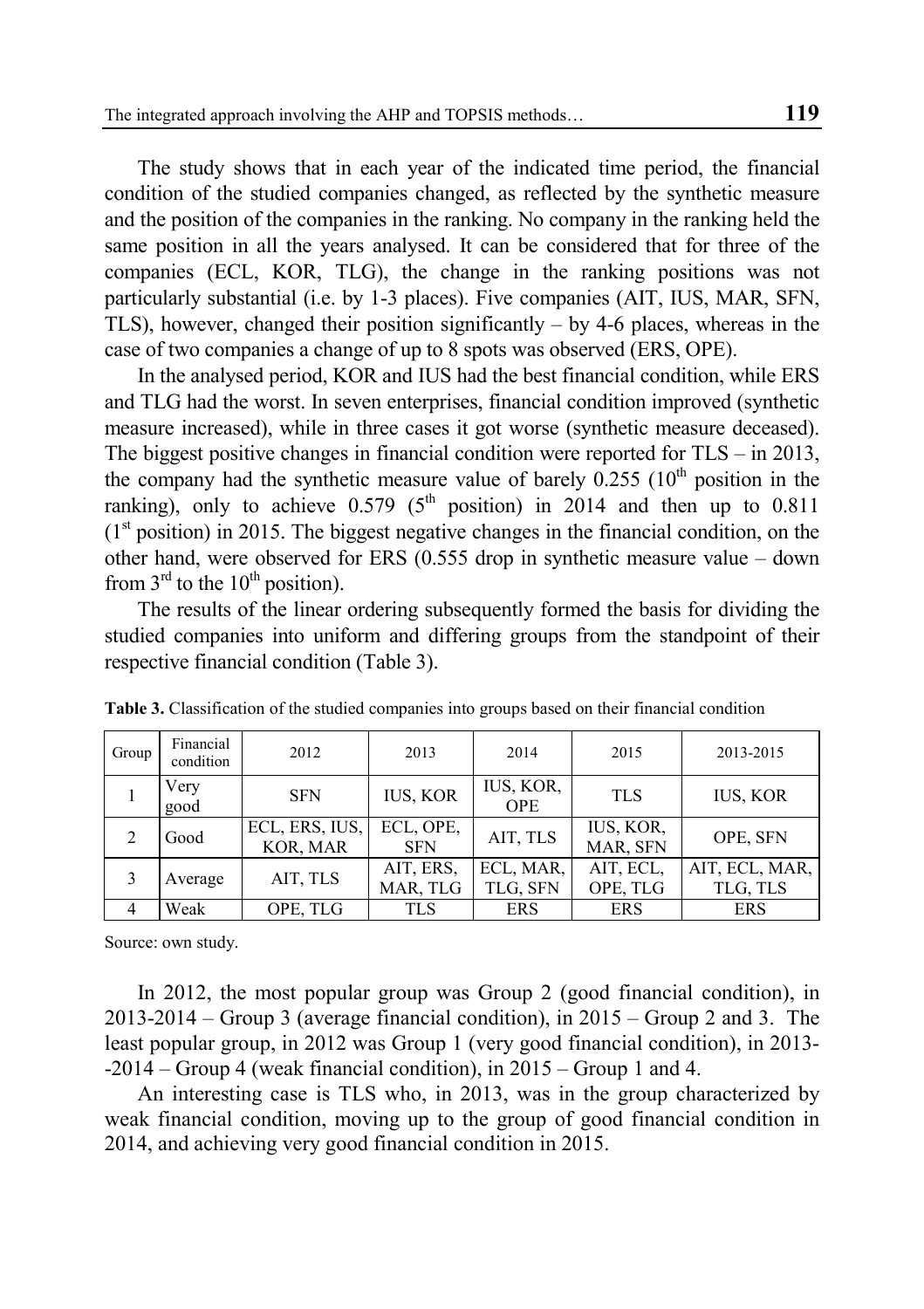#### **4. Conclusion**

The synthetic measure enables the measurement of a multidimensional phenomenon such as financial condition and group-ordering of the studied companies according to the level of their financial strength. This paper presents an integrated approach to the determination of a synthetic measure of the financial condition of companies, which includes the use of the AHP and TOPSIS methods.

The AHP was used to establish the weight coefficients determining the significance of partial variables. Then, these coefficients were used to develop the synthetic measure using the TOPSIS method. The presented process of developing a synthetic measure was applied to assess the financial condition of the companies of the telecommunications sector as listed on the NewConnect market. Using the criterion of the decreasing synthetic measure value, a ranking of the companies studied in the years 2012-2015 was developed, with these enterprises being divided into four typological groups, based on the level of their financial condition.

The conducted calculations show that:

1. In the years 2013-2015 financial condition of the studied companies was subject to change (either positive or negative). In most cases, these changes were positive – the financial condition of seven companies improved (increase in synthetic measure value) and got worse in three companies (a decrease in synthetic measure value).

2. In the following years of the indicated time period, the ranking of the studied companies changed in terms of their respective financial condition. In the case of 30% of the studied companies, these changes in position were not particularly substantial (i.e. 1-3 places). 50% of the companies noted a fairly substantial change in their ranking position, while in the case of two companies this change was very substantial.

3. In the analysed time period, the most popular group was Group 3 (average financial condition). The least popular group, meanwhile was Group 4 (weak financial condition).

To conclude, the companies of the telecommunications sector listed on the NewConnect market had a varying financial condition. Most often it could be described as average and good. A positive sign is that, in the analysed time period, financial condition improved in 70% of the studied companies.

### **References**

Bulgurcu B.K., 2012, *Application of TOPSIS Technique for Financial Performance Evaluation of Technology Firms in Istanbul Stock Exchange Market*, Procedia – Social and Behavioural Sciences, vol. 62, p. 1033-1040.

Golden B.L., Wasil E.A., Harker P.T. (eds), 1989, *The Analytic Hierarchy Process*, Springer, Berlin.